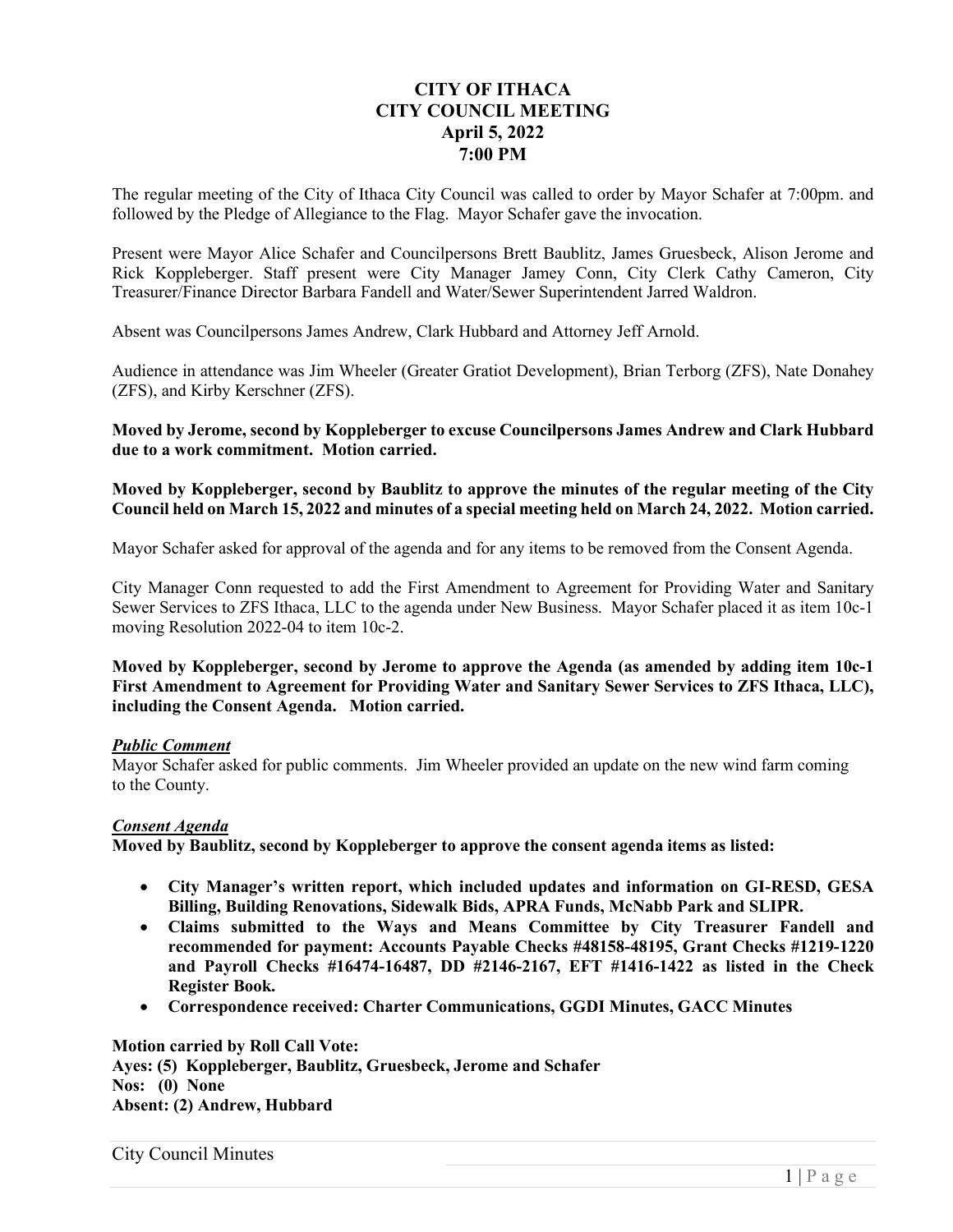### *Committee Reports*

Mayor Schafer reported that the Committee of the Whole had met prior to the Council Meeting that evening. Review and discussion were held on the First Amendment to Agreement for Providing Water and Sanitary Sewer Services to ZFS Ithaca, LLC. Committee recommends signing the amendment.

#### *City Manager Comments*

Manager Conn reported that there was an error in the Emerson Township calculation, creating an overpayment, resulting in the GESA Board approving a refund to the township entities. Our total shortage came to \$1,344. The RFP for building renovations was sent out with a due date of Friday April 8th. The County Commissioners were meeting tonight to discuss ARPA funding projects. Manager Conn updated Council on the progress of the removal of two structures at McNabb Park. Alma Transit provided a quarterly report, ridership numbers continue to rise.

# *Unfinished Business*

There was none.

# *New Business*

Treasurer Fandell presented Resolution 2022-02 Compliance with PA152 of 2011 as Amended. If adopted, maintains the City's compliance with the Act regarding Health Care offerings and funding for employees.

**Moved by Koppleberger, second by Jerome to adopt Resolution 2022-02 Compliance with PA152 of 2011 as Amended. Motion carried by Roll Call Vote: Ayes: (5) Baublitz, Gruesbeck, Jerome, Koppleberger and Schafer Nos: (0) None Absent: (2) Hubbard and Andrew** 

Manager Conn presented Resolution 2022-03 GESA Amendment Adding Fulton & New Haven Township.

**Moved by Jerome, second by Koppleberger to adopt Resolution 2022-03 GESA Amendment Adding Fulton & New Haven Township. Motion carried by Roll Call Vote: Ayes: (5) Gruesbeck, Jerome, Koppleberger, Baublitz and Schafer Nos: (0) None Absent: (2) Hubbard and Andrew** 

Mayor Schafer presented the First Amendment to Agreement for Providing Water and Sanitary Sewer Services to ZFS Ithaca, LLC.

**Moved by Baublitz, second by Jerome to approve the First Amendment to Agreement for Providing Water and Sanitary Sewer Services to ZFS Ithaca, LLC., authorizing the Mayor and City Clerk to sign. Motion carried.** 

Mayor Schafer presented Resolution 2022-04 Amending Water & Sewer Rates.

**Moved by Baublitz, second by Jerome to adopt Resolution 2022-04 Amending Water & Sewer Rates. Motion carried by Roll Call Vote: Ayes: (5) Jerome, Koppleberger, Baublitz, Gruesbeck and Schafer Nos: (0) None Absent: (2) Andrew and Hubbard**